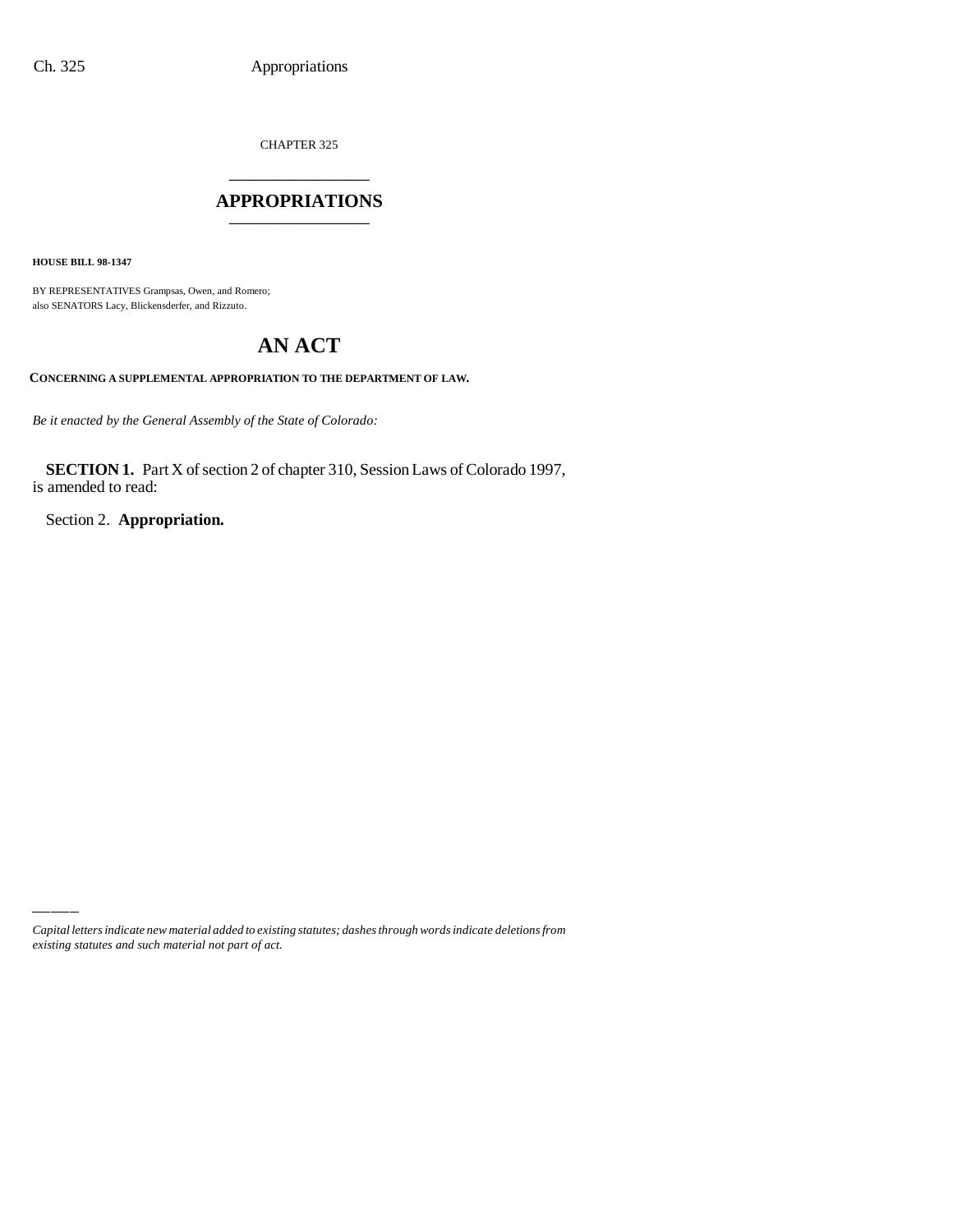|                           |                   |              |                          |                | APPROPRIATION FROM |                            |                |
|---------------------------|-------------------|--------------|--------------------------|----------------|--------------------|----------------------------|----------------|
|                           |                   |              |                          | <b>GENERAL</b> |                    | <b>CASH</b>                |                |
|                           | <b>ITEM &amp;</b> |              | <b>GENERAL</b>           | <b>FUND</b>    | CASH               | <b>FUNDS</b>               | <b>FEDERAL</b> |
|                           | <b>SUBTOTAL</b>   | <b>TOTAL</b> | <b>FUND</b>              | <b>EXEMPT</b>  | <b>FUNDS</b>       | <b>EXEMPT</b>              | <b>FUNDS</b>   |
|                           | \$                | \$           | \$                       | \$             | \$                 | \$                         | \$             |
|                           |                   |              |                          |                |                    |                            |                |
|                           |                   |              | <b>PART X</b>            |                |                    |                            |                |
|                           |                   |              | <b>DEPARTMENT OF LAW</b> |                |                    |                            |                |
| (1) ADMINISTRATION        |                   |              |                          |                |                    |                            |                |
| <b>Personal Services</b>  | 1,693,206         |              | 332,646                  |                |                    | $1,360,560(T)^{a}$         |                |
|                           | $(37.7$ FTE)      |              |                          |                |                    |                            |                |
| Health, Life, and Dental  | 603,098           |              | 221,775                  |                | $30,785^{\rm b}$   | $337,254$ (T) <sup>c</sup> | 13,284         |
|                           | 615,257           |              |                          |                |                    | $349,413(T)$ <sup>c</sup>  |                |
| Short-term Disability     | 31,251            |              | 10,212                   |                | 1,737 <sup>b</sup> | $18,341(T)$ <sup>c</sup>   | 961            |
|                           | 31,620            |              |                          |                |                    | $18,710(T)^c$              |                |
| Salary Survey and         |                   |              |                          |                |                    |                            |                |
| Anniversary Increases     | 567,671           |              | 180,009                  |                | $29,643^b$         | $336,657(T)$ <sup>c</sup>  | 21,362         |
| <b>Operating Expenses</b> | 220,939           |              | 220,939                  |                |                    |                            |                |
| Purchase of Services from |                   |              |                          |                |                    |                            |                |
| <b>Computer Center</b>    | 47,818            |              | 47,818                   |                |                    |                            |                |
| Payment to Risk           |                   |              |                          |                |                    |                            |                |
| Management and Property   |                   |              |                          |                |                    |                            |                |
| Funds                     | 60,994            |              | 60,994                   |                |                    |                            |                |
| Vehicle Lease Payments    | 44,808            |              | 16,127                   |                |                    | 23,209(T)                  | 5,472          |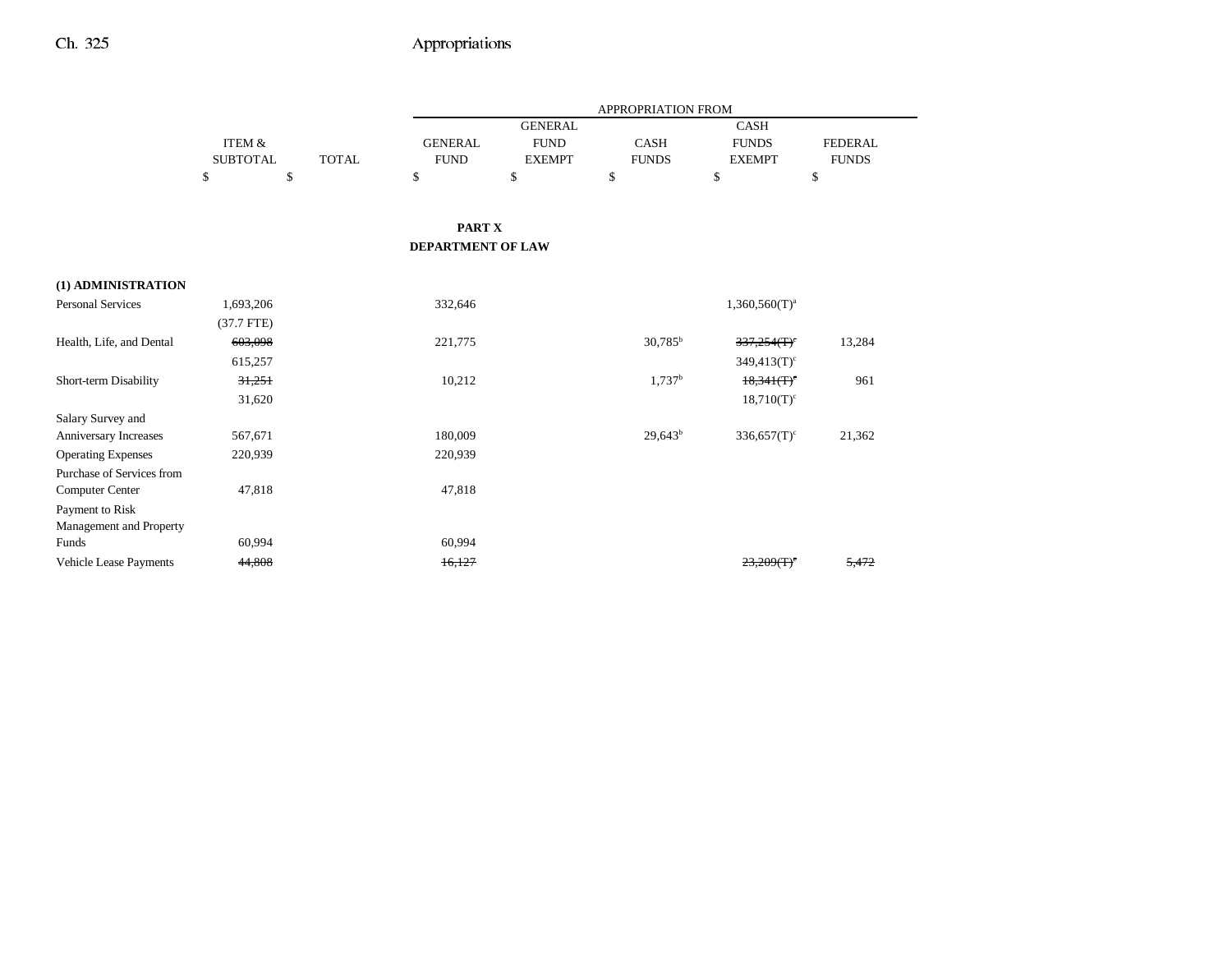|                                  | 45,600  |             | 18,585             |                    | $21,660(T)^c$             | 5,355  |
|----------------------------------|---------|-------------|--------------------|--------------------|---------------------------|--------|
| <b>ADP</b> Capital Outlay        | 108,500 |             | 91,688             | $6.356^{b}$        | $4,920(T)^c$              | 5,536  |
| Year 2000 Project <sup>148</sup> | 101,310 |             | 85,613             | 5.934 <sup>b</sup> | $4,594(T)^c$              | 5,169  |
| Capitol Complex Leased           |         |             |                    |                    |                           |        |
| Space                            | 627,740 |             | 223,944            | $33,965^b$         | $352,951(T)$ <sup>c</sup> | 16,880 |
| <b>Attorney General</b>          |         |             |                    |                    |                           |        |
| Discretionary Fund               | 5,000   |             | 5,000 <sup>d</sup> |                    |                           |        |
|                                  |         | 4, 112, 335 |                    |                    |                           |        |
|                                  |         | 4,125,655   |                    |                    |                           |        |

<sup>a</sup> This amount shall be from indirect cost recoveries.

<sup>b</sup> These amounts shall be from various sources of cash funds within the department.

c These amounts shall be from various sources of cash funds exempt within the department.

<sup>d</sup> For purposes of complying with the limitation on state fiscal year spending imposed by Article X, Section 20 of the State Constitution, these moneys are included for informational purposes as they are continuously appropriated by a permanent statute or constitutional provision and, therefore, are not subject to the limitation of General Fund appropriations as set forth in Section 24-75-201.1, C.R.S.

### **(2) GENERAL ENFORCEMENT AND APPELLATE SECTIONS122**

| <b>Personal Services</b>   | 2,347,859    | 2,347,859          |
|----------------------------|--------------|--------------------|
|                            | $(40.0$ FTE) |                    |
| <b>Appellate Backlog</b>   | 294,380      | <del>294,380</del> |
|                            | 496,030      | 496,030            |
|                            | $(4.0$ FTE)  |                    |
| <b>Operating Expenses</b>  | 121,714      | 121,714            |
|                            | 126,414      | 126,414            |
| <b>Litigation Expenses</b> | 31,429       | 31,429             |
| <b>Consultant Expenses</b> | 200,000      | 200,000            |
|                            |              |                    |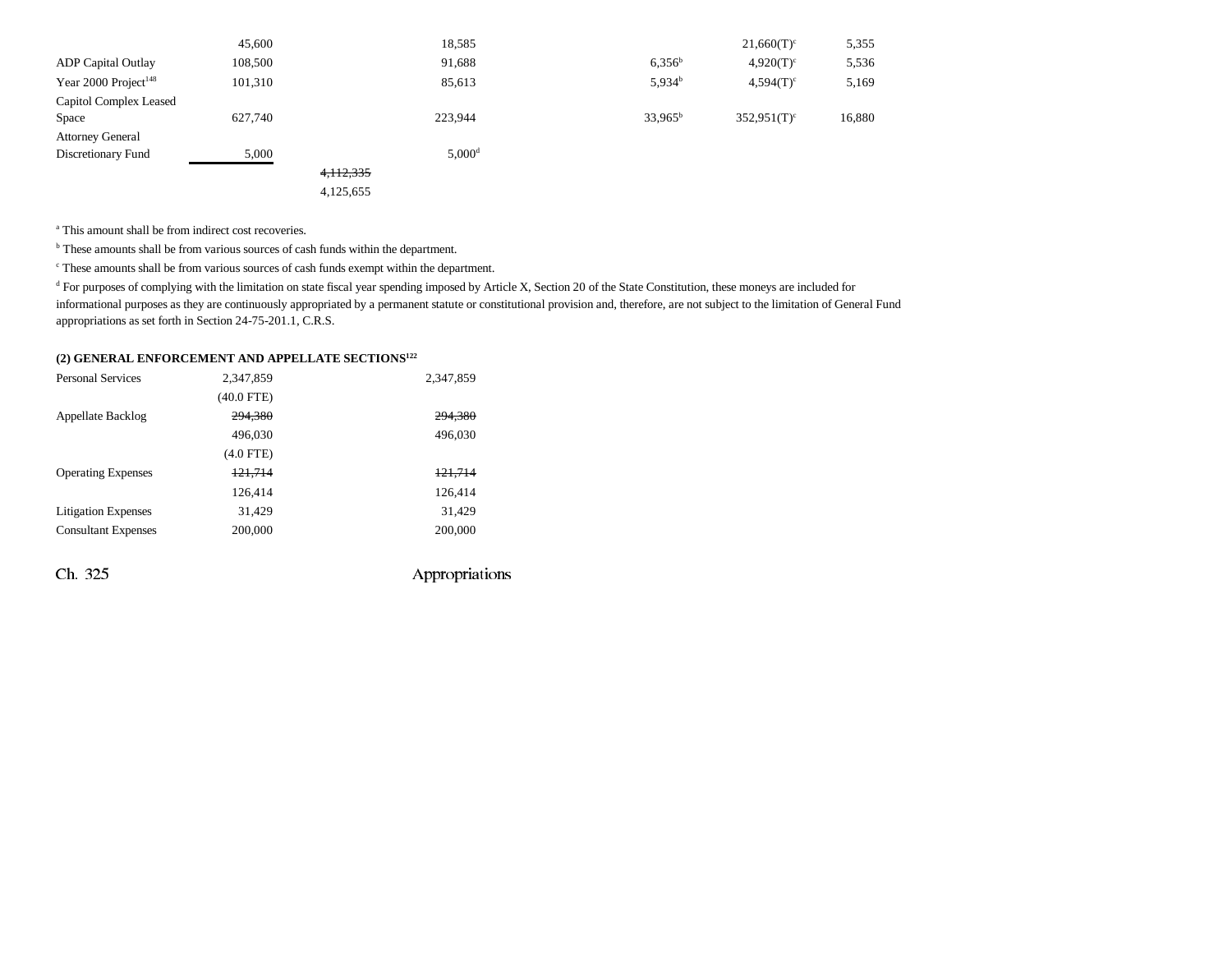|                            |                   |              | APPROPRIATION FROM |                               |              |                          |                |  |  |
|----------------------------|-------------------|--------------|--------------------|-------------------------------|--------------|--------------------------|----------------|--|--|
|                            | <b>ITEM &amp;</b> |              | <b>GENERAL</b>     | <b>GENERAL</b><br><b>FUND</b> | CASH         | CASH<br><b>FUNDS</b>     | <b>FEDERAL</b> |  |  |
|                            | <b>SUBTOTAL</b>   | <b>TOTAL</b> | <b>FUND</b>        | <b>EXEMPT</b>                 | <b>FUNDS</b> | <b>EXEMPT</b>            | <b>FUNDS</b>   |  |  |
|                            | \$                | \$           | \$                 | \$                            | \$           | \$                       | \$             |  |  |
|                            |                   |              |                    |                               |              |                          |                |  |  |
| <b>Consumer Protection</b> |                   |              |                    |                               |              |                          |                |  |  |
| Recovery Fund              | 50,000            |              |                    |                               |              | $50,000$ <sup>a</sup>    |                |  |  |
| Capital Crimes Prosecution |                   |              |                    |                               |              |                          |                |  |  |
| Unit <sup>123</sup>        | 272,366           |              | 272,366            |                               |              |                          |                |  |  |
|                            | $(4.0$ FTE)       |              |                    |                               |              |                          |                |  |  |
| Victim's Assistance        | 49,677            |              |                    |                               |              | $49,677(T)$ <sup>b</sup> |                |  |  |
|                            | $(1.0$ FTE)       |              |                    |                               |              |                          |                |  |  |
|                            |                   | 3,367,425    |                    |                               |              |                          |                |  |  |
|                            |                   | 3,573,775    |                    |                               |              |                          |                |  |  |

a This amount shall be from court-awarded settlements.

b This amount shall be from the Victims' Assistance and Law Enforcement Fund, appropriated in the Department of Public Safety, Division of Criminal Justice.

## **(3) LEGAL SERVICES TO STATE AGENCIES124, 125**

| Personal Services         | 9.324.360     |
|---------------------------|---------------|
|                           | 9,502,063     |
|                           | $(160.5$ FTE) |
|                           | $(164.3$ FTE) |
| <b>Operating Expenses</b> | 403,243       |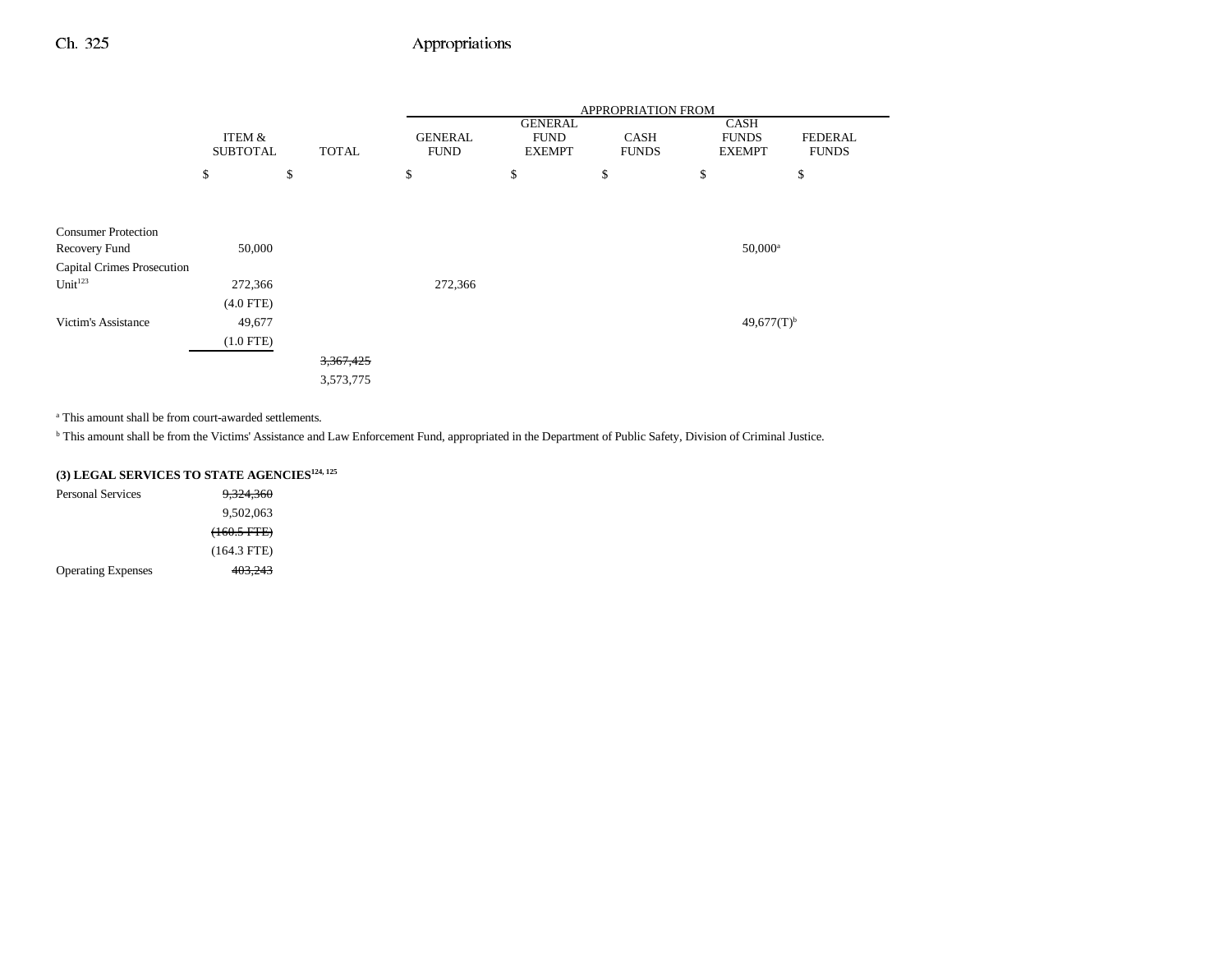|                                 | 437,912   |            |  |                   |                              |
|---------------------------------|-----------|------------|--|-------------------|------------------------------|
| <b>Litigation Expenses</b>      | 116,455   |            |  |                   |                              |
|                                 | 118,347   |            |  |                   |                              |
| <b>Indirect Cost Assessment</b> | 1,114,006 |            |  |                   |                              |
|                                 | 1,211,810 |            |  |                   |                              |
|                                 |           | 10,958,064 |  | $114,398^{\rm a}$ | 10,843,666(T)                |
|                                 |           | 11,270,132 |  |                   | $11,155,734(T)$ <sup>b</sup> |

<sup>a</sup> Of this amount, \$35,375 shall be from the Public Employees' Retirement Association, \$31,919(T) shall be from the Department of Revenue, State Lottery Division, \$20,416(T) shall be from the Department of Corrections, Correctional Industries Subprogram, and \$26,688(T) shall be from the Colorado Student Loan Program in the Department of Higher Education.

<sup>b</sup> This amount shall be from various sources of funds appropriated for legal services to state agencies.

#### **(4) SPECIAL PURPOSE**

| 134,311      | $134,311^a$            |                 |         |
|--------------|------------------------|-----------------|---------|
|              |                        |                 |         |
|              |                        |                 |         |
| 417,235      | $417,235^b$            |                 |         |
|              | $(6.5$ FTE)            |                 |         |
| 759,883      | 187,971(M)             | $2,000^{\circ}$ | 569,912 |
| $(11.0$ FTE) |                        |                 |         |
|              |                        |                 |         |
| 262,618      | $262,618$ <sup>d</sup> |                 |         |
|              | $(4.0$ FTE)            |                 |         |
| 1,315,987    | 1,315,987              |                 |         |
|              |                        | $(2.5$ FTE)     |         |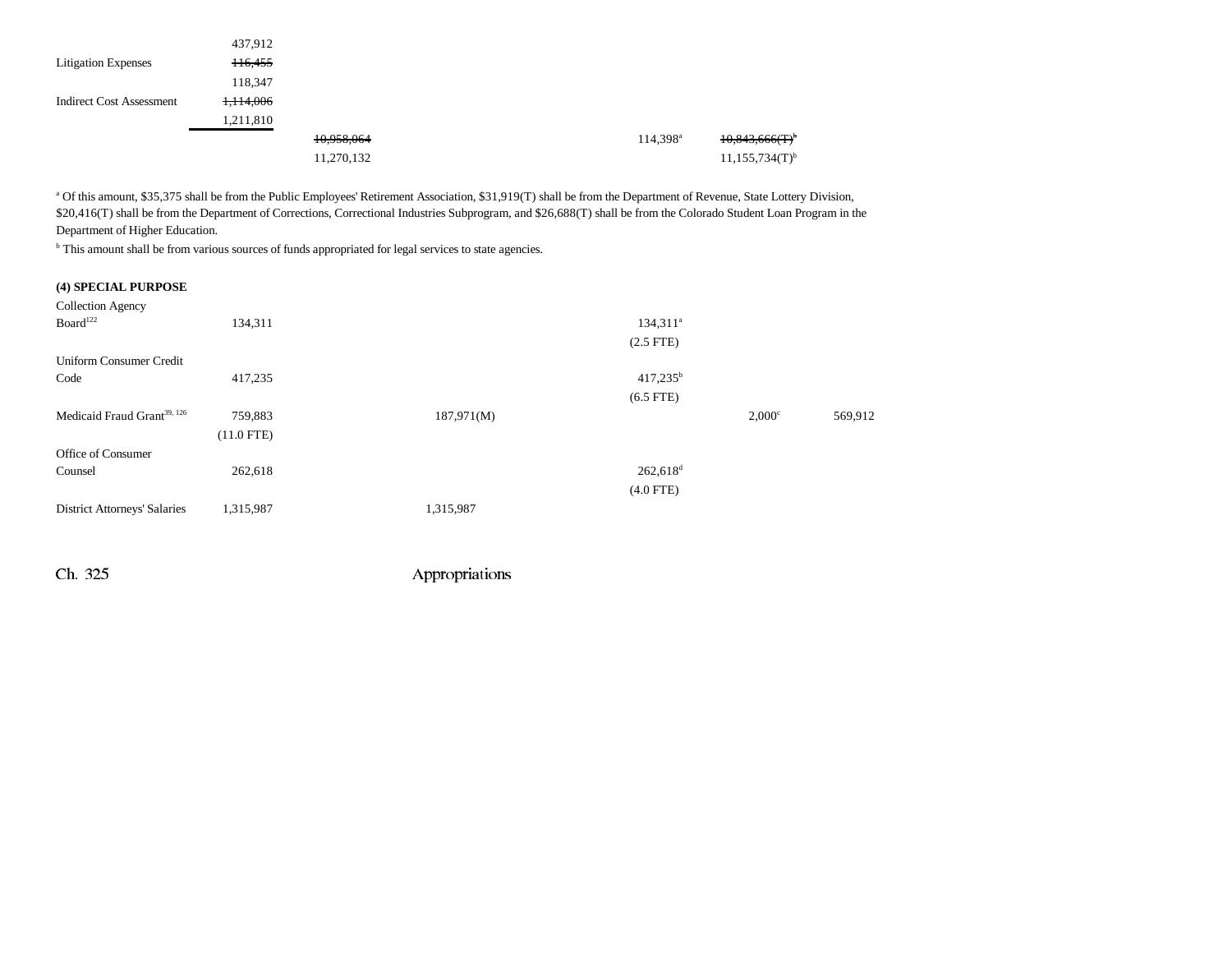|                                        |                                      |              | APPROPRIATION FROM            |                                                |                             |                                              |                                |
|----------------------------------------|--------------------------------------|--------------|-------------------------------|------------------------------------------------|-----------------------------|----------------------------------------------|--------------------------------|
|                                        | <b>ITEM &amp;</b><br><b>SUBTOTAL</b> | <b>TOTAL</b> | <b>GENERAL</b><br><b>FUND</b> | <b>GENERAL</b><br><b>FUND</b><br><b>EXEMPT</b> | <b>CASH</b><br><b>FUNDS</b> | <b>CASH</b><br><b>FUNDS</b><br><b>EXEMPT</b> | <b>FEDERAL</b><br><b>FUNDS</b> |
|                                        | \$                                   | \$           | \$                            | \$                                             | \$                          | \$                                           | \$                             |
|                                        |                                      |              |                               |                                                |                             |                                              |                                |
| Legal Services for Risk                |                                      |              |                               |                                                |                             |                                              |                                |
| <b>Management Division</b>             | 1,109,353                            |              |                               |                                                |                             | $+109.353(T)$                                |                                |
|                                        | 1,194,835                            |              |                               |                                                |                             | $1,194,835(T)$ <sup>e</sup>                  |                                |
|                                        |                                      |              |                               |                                                |                             | $(17.0$ FTE)                                 |                                |
|                                        |                                      |              |                               |                                                |                             | $(17.5$ FTE)                                 |                                |
| Comprehensive                          |                                      |              |                               |                                                |                             |                                              |                                |
| Environmental Response,                |                                      |              |                               |                                                |                             |                                              |                                |
| Compensation and                       |                                      |              |                               |                                                |                             |                                              |                                |
| Liability Act                          | 919,724                              |              | 819,724                       |                                                |                             | 100,000(T) <sup>f</sup>                      |                                |
|                                        | $(16.0$ FTE)                         |              |                               |                                                |                             |                                              |                                |
| Comprehensive                          |                                      |              |                               |                                                |                             |                                              |                                |
| Environmental Response,                |                                      |              |                               |                                                |                             |                                              |                                |
| Compensation and                       |                                      |              |                               |                                                |                             |                                              |                                |
| Liability Act Contracts <sup>127</sup> | 1,433,976                            |              | 1,433,976                     |                                                |                             |                                              |                                |
| Workers' Compensation                  |                                      |              |                               |                                                |                             |                                              |                                |
| Fraud                                  | 137,782                              |              |                               |                                                | 137,782 <sup>g</sup>        |                                              |                                |
|                                        |                                      |              |                               |                                                | $(2.0$ FTE)                 |                                              |                                |
| Supreme Court Litigation               | 302,084                              |              | 302,084                       |                                                |                             |                                              |                                |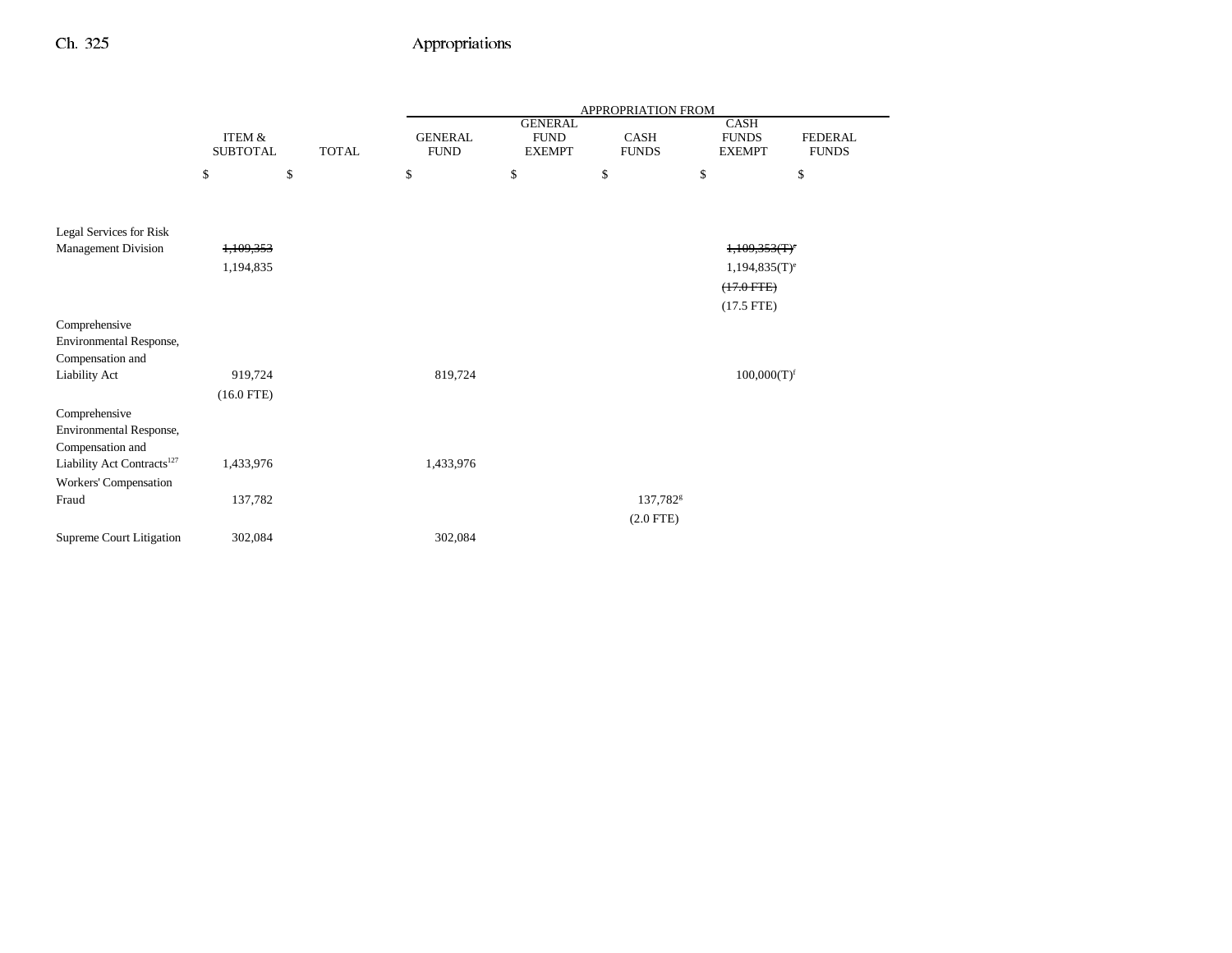| Police Officers Standards       |             |           |         |                        |                         |        |
|---------------------------------|-------------|-----------|---------|------------------------|-------------------------|--------|
| and Training Board              |             |           |         |                        |                         |        |
| Support                         | 210,683     |           | 65,683  | 145,000 <sup>h</sup>   |                         |        |
|                                 | 225,214     |           |         | $147,255$ <sup>1</sup> | $2,128(T)$ <sup>h</sup> | 10,148 |
|                                 | $(4.0$ FTE) |           |         |                        |                         |        |
| <b>Litigation Management</b>    |             |           |         |                        |                         |        |
| Fund <sup>127a</sup>            | 300,000     |           | 300,000 |                        |                         |        |
| <b>Securities Fraud</b>         | 245,158     |           |         |                        | $245,158(T)^T$          |        |
|                                 |             |           |         |                        | $(3.5$ FTE)             |        |
| <b>Indirect Cost Assessment</b> | 246,554     |           |         | 104, 178               | $142,376(T)^k$          |        |
|                                 | 250,027     |           |         |                        | $145,849(T)^k$          |        |
|                                 |             | 7,795,348 |         |                        |                         |        |
|                                 |             | 7,898,834 |         |                        |                         |        |

a This amount shall be from the Collection Agency Board Fund.

b This amount shall be from the Uniform Consumer Credit Code Fund.

c This amount shall be from court-awarded settlements.

d This amount shall be from the Public Utilities Commission Fixed Utilities Fund.

e This amount shall be from the Risk Management Fund.

f This amount shall be from the Department of Public Health and Environment.

<sup>g</sup> This amount shall be from the State Compensation Insurance Authority.

h This amount shall be from the Peace Officers Standards and Training Board Cash Fund.

<sup>I</sup> This amount shall be from the Department of Regulatory Agencies, Division of Securities.

<sup>j</sup> Of this amount, \$17,363 shall be from the Collection Agency Board Fund, \$45,144 shall be from the Uniform Consumer Credit Code Fund, \$27,781 shall be from the Public Utilities Commission Fixed Utilities Fund, and \$13,890 shall be from the State Compensation Insurance Authority.

k Of this amount, \$118,068 \$121,541 shall be from the Risk Management Fund, and \$24,308 shall be from the Department of Regulatory Agencies, Division of Securities.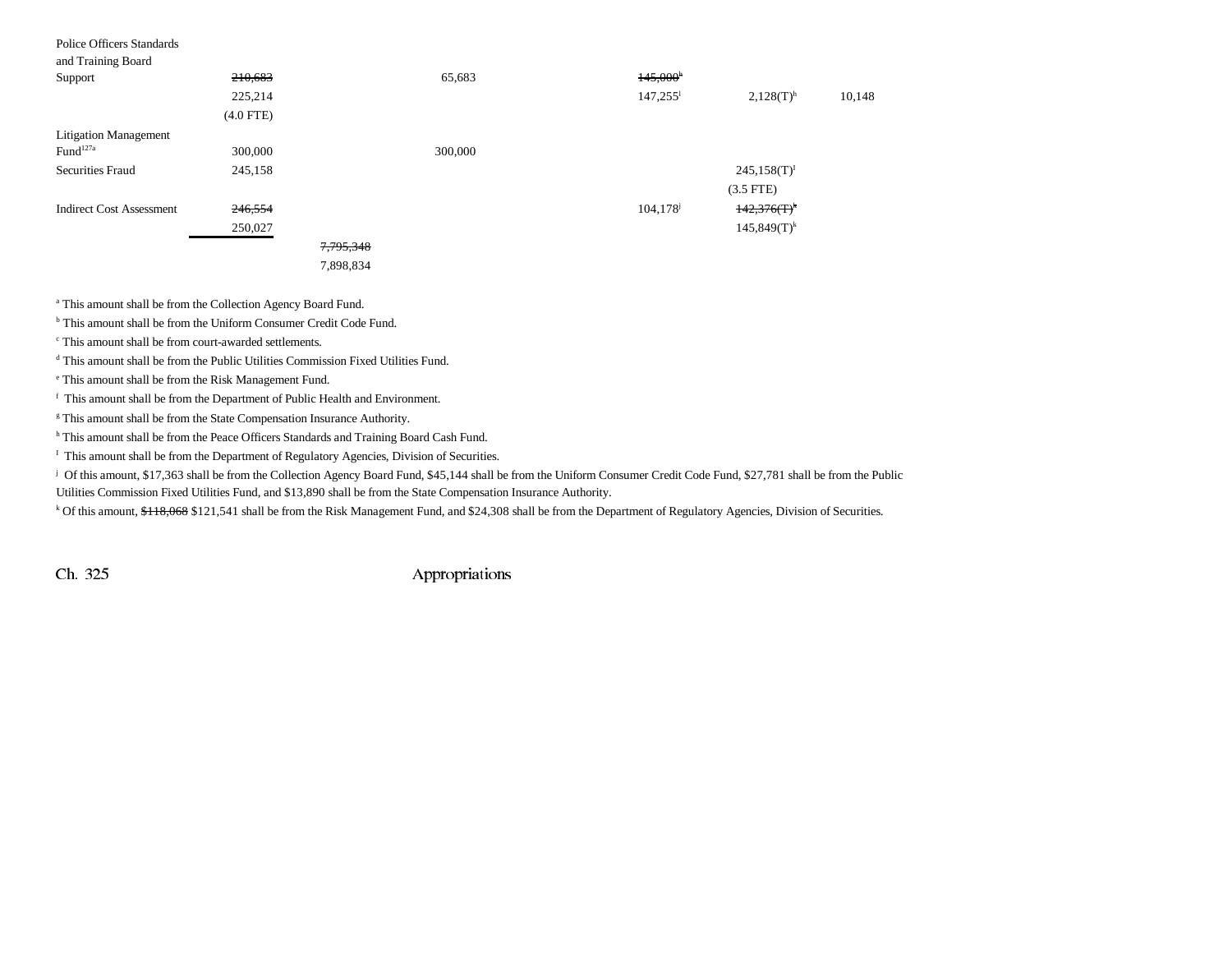|                 |       |                | APPROPRIATION FROM |              |               |              |  |  |  |  |
|-----------------|-------|----------------|--------------------|--------------|---------------|--------------|--|--|--|--|
|                 |       |                | <b>GENERAL</b>     |              | CASH          |              |  |  |  |  |
| ITEM &          |       | <b>GENERAL</b> | <b>FUND</b>        | CASH         | <b>FUNDS</b>  | FEDERAL      |  |  |  |  |
| <b>SUBTOTAL</b> | TOTAL | <b>FUND</b>    | <b>EXEMPT</b>      | <b>FUNDS</b> | <b>EXEMPT</b> | <b>FUNDS</b> |  |  |  |  |
|                 |       |                |                    |              |               |              |  |  |  |  |

l OF THIS AMOUNT, \$2,255 SHALL BE FROM THE COLORADO ASSOCIATION OF CHIEFS OF POLICE AND COUNTY SHERIFFS OF COLORADO, AND \$145,000 SHALL BE FROM THE PEACE OFFICERS STANDARDS AND TRAINING BOARD CASH FUND.

#### **TOTALS PART X**

| $(LAW)^{2, 3, 4}$ | \$26,233,172 | \$9,189,938*             | \$1,423,942 <sup>b</sup> | <del>\$14.980.716</del> | \$638,576 |
|-------------------|--------------|--------------------------|--------------------------|-------------------------|-----------|
|                   | \$26,868,396 | \$9,398,746 <sup>a</sup> | \$1,426,197              | $$15.394.846^b$         | \$648,607 |

a Of this amount, \$5,000 is included as information for purposes of complying with the limitation on state fiscal year spending imposed by Article X, Section 20 of the State Constitution. As this amount is continuously appropriated` by a permanent statute or constitutional provision it is not subject to the limitation of General Fund appropriations asset forth in Section 24-75-201.1, C.R.S.

 $b$  Of these amounts, \$14,992,987 contains a (T) notation.

**FOOTNOTES** -- The following statements are referenced to the numbered footnotes throughout section 2.

- 2 (Governor lined through this provision. See L. 97, p. 2144.)
- 3 All Departments, Totals -- The General Assembly requests that copies of all reports requested in other footnotes contained in this act be delivered to the Joint Budget Committee and the majority and minority leadership in each house of the General Assembly.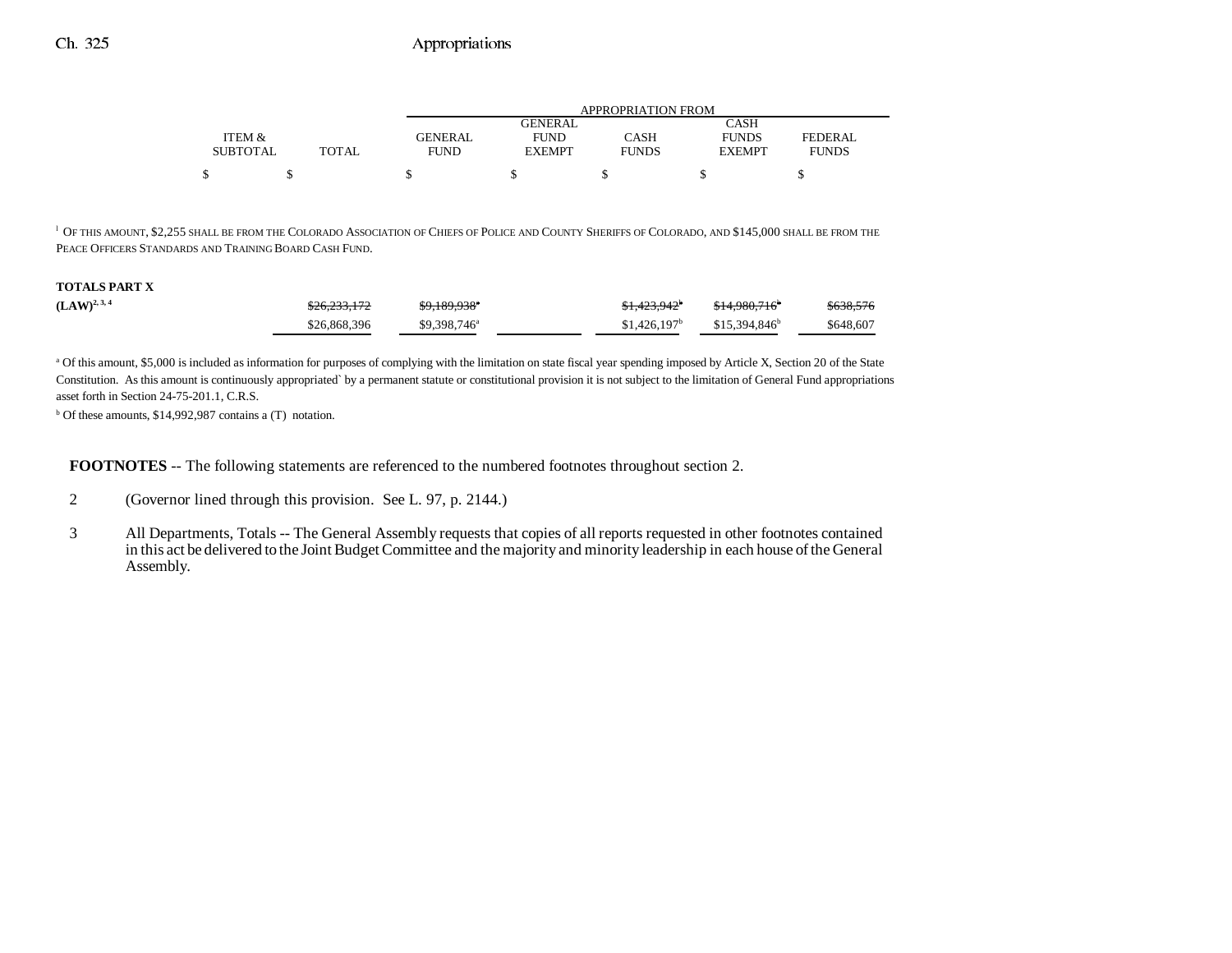- 4(Governor lined through this provision. See L. 97, p. 2144.)
- 39 Department of Health Care Policy and Financing, Medical Programs, Administration; and Department of Law, Special Purpose, Medicaid Fraud Grant -- It is the intent of the General Assembly that all efforts be made to reduce the amount of fraudulent activity occurring within the state Medicaid program. To this end, the General Assembly requests that the departments cooperate to produce a report on Medicaid fraud, including: (1) estimates on the total amount of fraudulent activity; (2) information on which areas within Medicaid are particularly vulnerable to fraud, both fiscal and programmatic; (3) what new and existing efforts are being made by each department to remedy the problem of Medicaid fraud; and (4) recommendations on ways to prevent and catch fraudulent Medicaid claims, such as data systems or investigatory tools. The departments are requested to submit the report to the Joint Budget Committee by November 1, 1997.
- 122 Department of Law, General Enforcement and Appellate Sections and Special Purpose, Collection Agency Board -- The General Assembly anticipates that, as a result of funds appropriated in FY 1995-96 for an automated phone system or answering service, the Consumer Protection Unit of the General Enforcement and Appellate Sections and the Collection Agency Board will be able to demonstrate a decrease in the average time to respond to complaints and an increase in the number of enforcement actions.
- 123 Department of Law, General Enforcement and Appellate Sections, Capital Crimes Prosecution Unit -- The Department is requested to report to the General Assembly, no later than October 15, 1997, on both the dollars and the FTE utilized by the district attorneys in prosecuting death penalty cases in FY 1996-97. In addition, the Department is requested to report no later than October 15, 1997, on the dollars and FTE utilized within the Department in assisting district attorneys in such death penalty cases in FY 1996-97.
- 124 Department of Law, Legal Services to State Agencies -- Funds received by the Department for the provision of legal services shall be expended only if appropriated by the General Assembly.
- 125 Department of Law, Legal Services to State Agencies -- In making this appropriation, it is the intent of the General Assembly that hourly billing rates charged by the Department for legal services to state agencies not exceed \$49.78 per hour for attorneys and \$39.09 per hour for paralegals, for an average rate of \$48.00.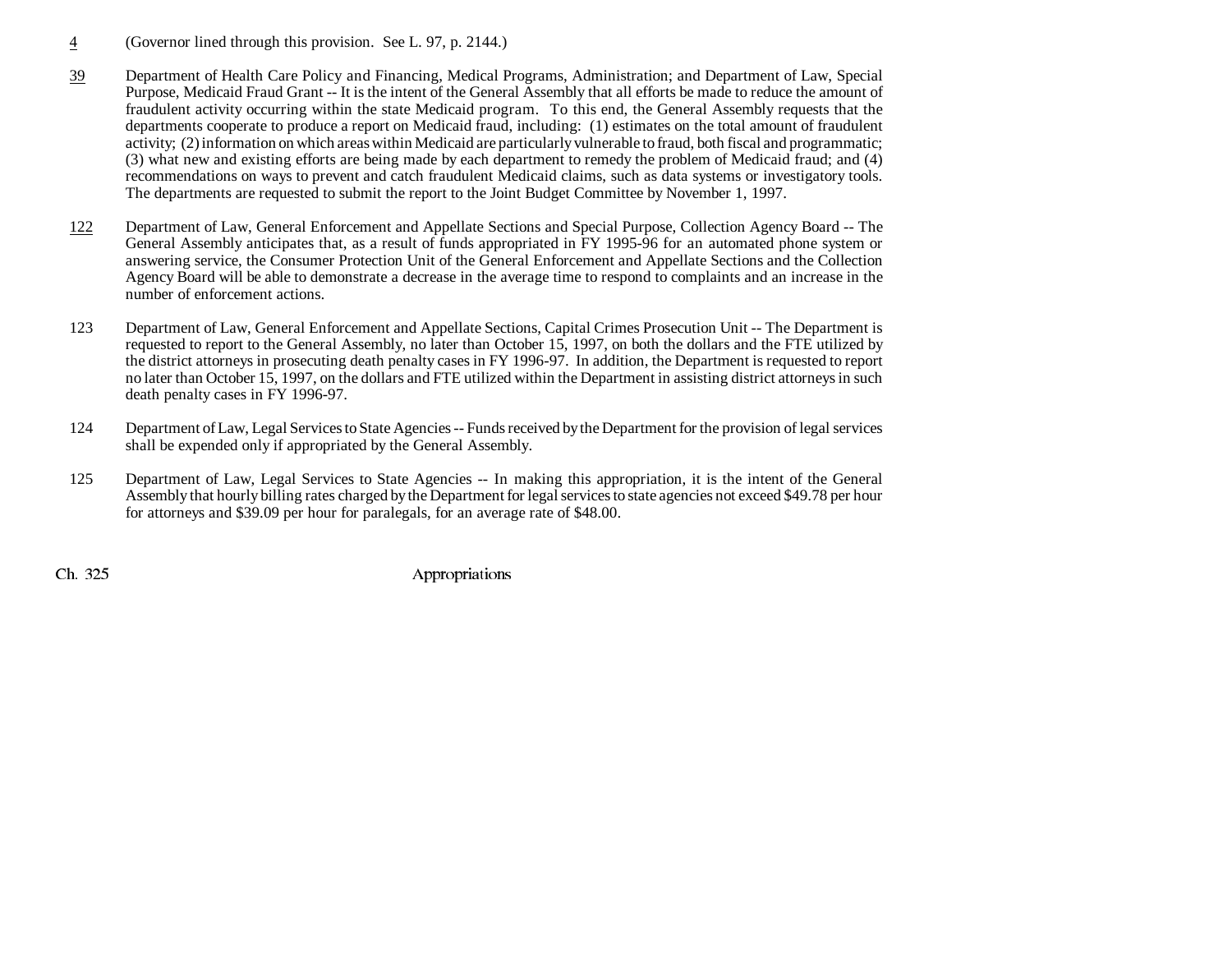|                 |       |                | APPROPRIATION FROM |              |               |              |  |  |  |  |
|-----------------|-------|----------------|--------------------|--------------|---------------|--------------|--|--|--|--|
|                 |       |                | GENERAL            |              | CASH          |              |  |  |  |  |
| ITEM &          |       | <b>GENERAL</b> | <b>FUND</b>        | CASH         | <b>FUNDS</b>  | FEDERAL      |  |  |  |  |
| <b>SUBTOTAL</b> | TOTAL | <b>FUND</b>    | <b>EXEMPT</b>      | <b>FUNDS</b> | <b>EXEMPT</b> | <b>FUNDS</b> |  |  |  |  |
|                 |       |                |                    |              |               |              |  |  |  |  |

- 126 Department of Law, Special Purpose, Medicaid Fraud Grant -- If the dollar value of actual General Fund recoveries received by the Department by the end of FY 1996-97 is less than the anticipated amount of \$275,000, the FY 1997-98 appropriation for the Medicaid Fraud Unit will be reviewed by the Joint Budget Committee.
- 127 Department of Law, Special Purpose, Comprehensive Environmental Response, Compensation and Liability Act Contracts; Department of Natural Resources, Executive Director's Office, Comprehensive Environmental Response, Compensation and Liability Act; and Department of Public Health and Environment, Hazardous Materials and Waste Management Division, Contaminated Site Cleanups -- The departments are requested to cooperate in the preparation of a report detailing each department's expenditures for CERCLA contracts. The report should include a case-by-case itemization of actual, estimated, and requested funding for personal services, contract services, operating expenses, and other costs. The report should be prepared annually and should be submitted with each department's budget request.
- 127a Department of Law, Special Purpose, Litigation Management Fund -- It is the intent of the General Assembly to grant the Department additional management flexibility by allowing the Department to use funds appropriated in this line item to address unanticipated state legal needs and priorities which materialize in the fiscal year, by mutual agreement of the Attorney General and the Governor. It is also the intent of the General Assembly that the Department will not require an appropriation of additional FTE as a result of this appropriation. The Department is requested to report quarterly to the Joint Budget Committee and to the Governor regarding how these funds are being used. It is furthermore the intent of the General Assembly that this appropriation not be used for any type of salary increase, promotion, reclassification, or bonus for any present or future FTE employed by the Department of Law, nor is it to be used to offset present or future personal services budgetary shortfalls in any area.